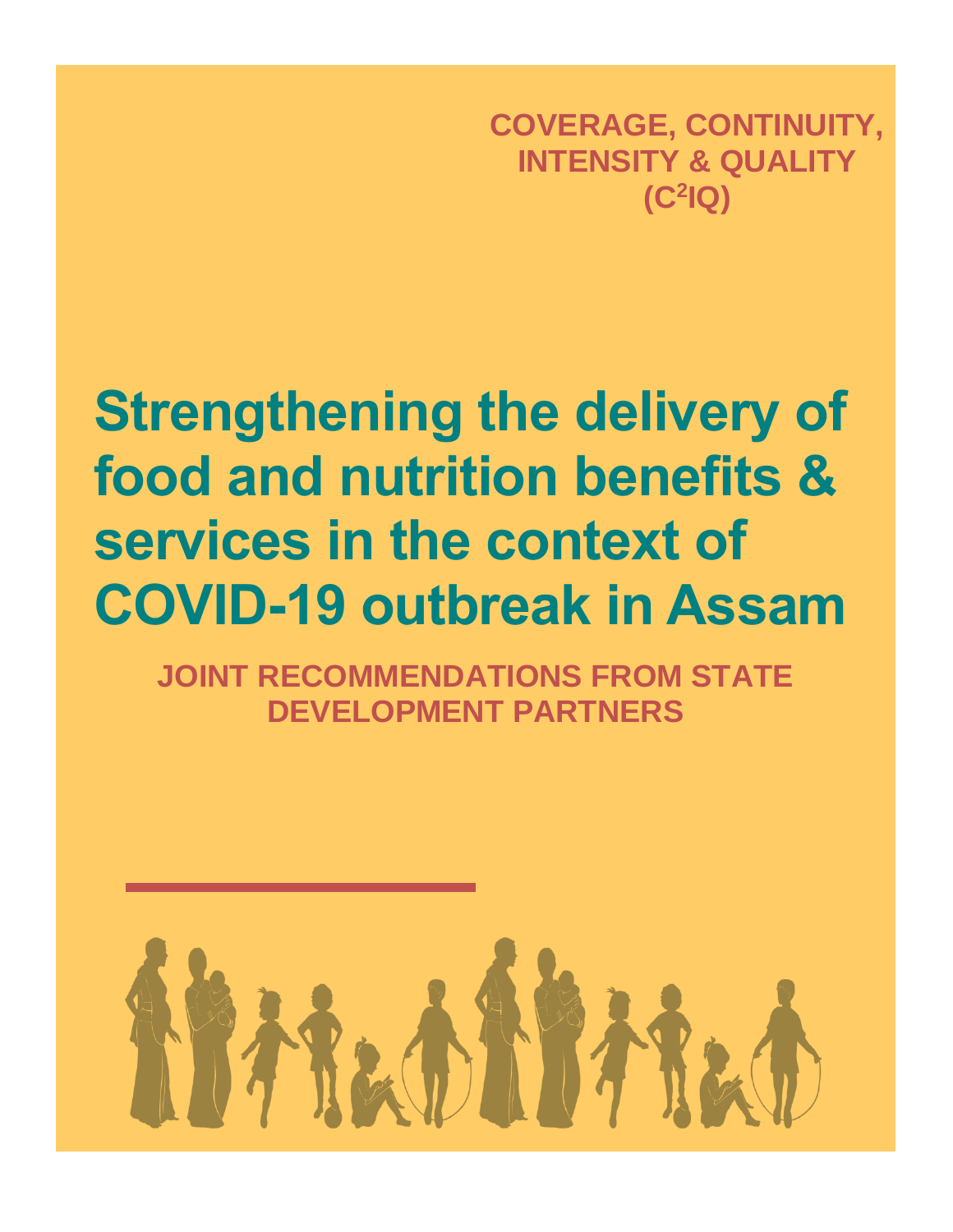### **Contents**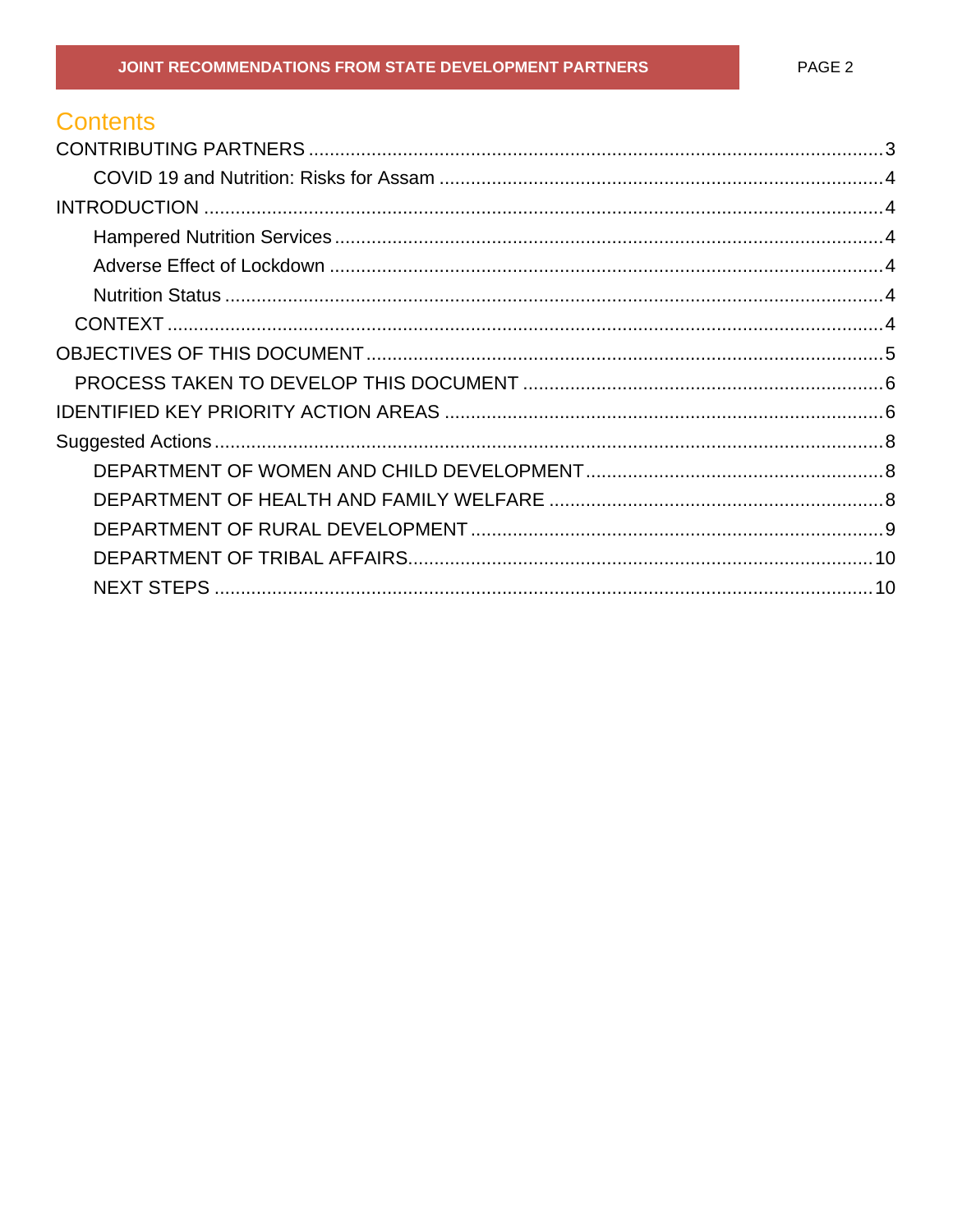## <span id="page-2-0"></span>**CONTRIBUTING PARTNERS**

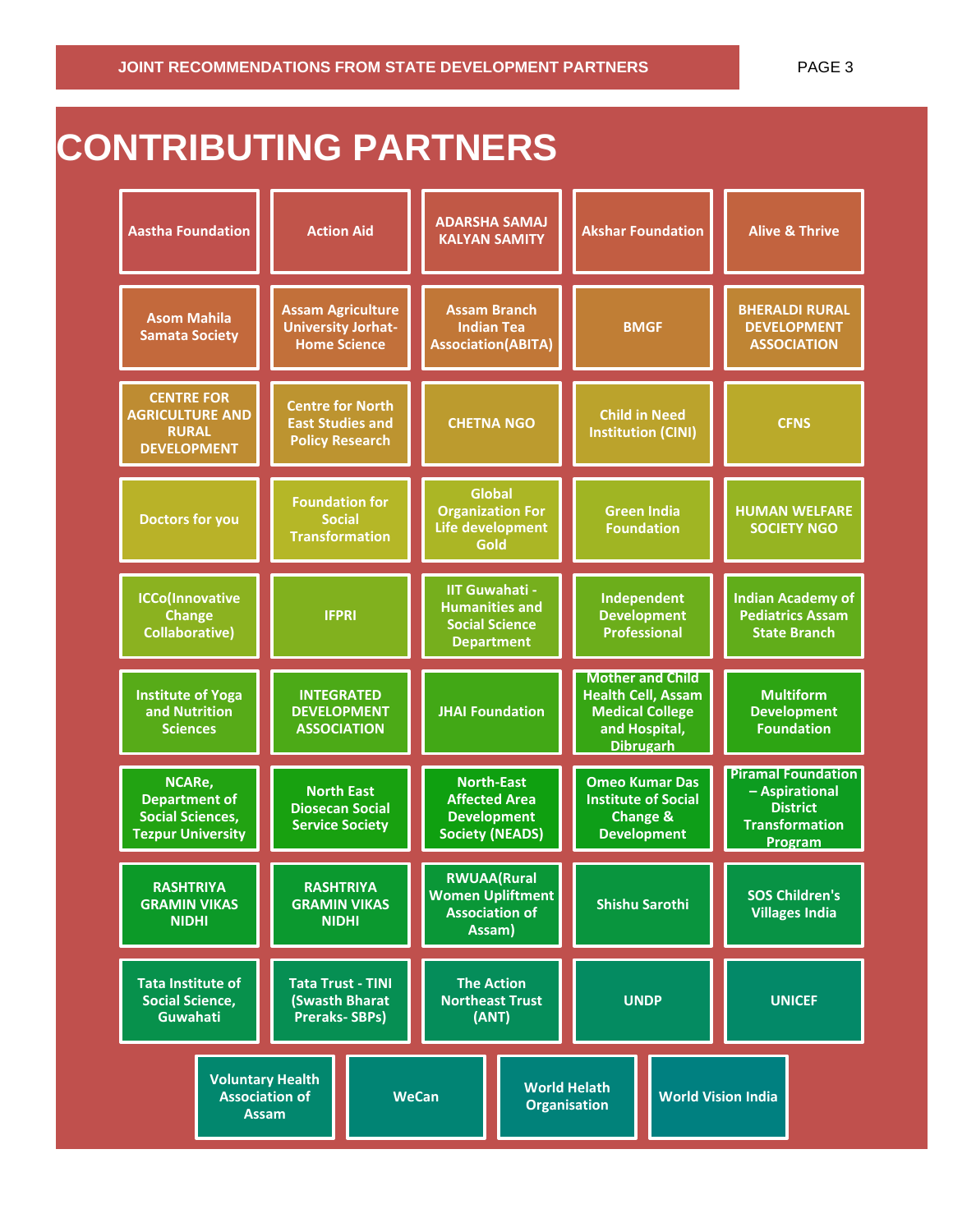### <span id="page-3-0"></span>**INTRODUCTION**

#### **CONTEXT**

The COVID 19 pandemic is the biggest global challenge at present. To mitigate its effects, the entire country went through different phases of lock-down since last week of March 2020, in order to contain the spread of the virus and to enhance medical preparedness for dealing with the increasing number of cases. As the lockdown is being lifted in a phased manner, it is essential to balance addressing the spread of the virus and the tough economic, health and nutrition challenges faced by the population through ensuring continuity in delivery of essential services to the masses.

Based on the field level experiences and different reports published recently, it is evident that the lockdown has heavily impacted food availability and accessibility, especially for the most vulnerable i.e., migrant workers, pregnant women, children, and elderly. Central as well as State Governments have come up with a number of measures to improve access to food including direct cash transfers through existing government schemes; additional grain allotment to registered beneficiaries; advance pension payments to the elderly, widows and disabled people.

The Ministry of Health and Family Welfare has identified maternal and childcare services as essential services, and several key community-based nutrition services continued to the extent possible, during the lockdown. The Supreme Court notified states to continue delivery of supplementary nutrition programs including Take Home Rations and Hot Cooked Meals under ICDS and Mid-Day Meals for school children even while schools and Anganwadi Centers remained shut. Governments both at center and state level have issued guidelines and orders frequently based on new assessments of the situation.

Assam has been facing its own set of challenges in context to COVID 19 and nutrition. For Assam COVID 19 pandemic is not the only challenge but massive While the state has been extremely proactive in ensuring timely communications for safeguarding continued health and nutrition service delivery, the incoming migrants, nearly one fourth of the population being tribal and difficult geographic terrains do pose many challenges.

#### **COVID 19 and Nutrition: Risks for Assam**

#### **Nutrition Status**

- ► Malnourished children and women may be at a higher risk of getting infection
- ► As per CNNS 2016-18 data 32.4% of children in Assam are stunted
- ► 33.3% of under-five children are anemic in Assam as per CNNS 2016- 18 data
- ► As per NFHS-4 data more than 1 out of 4 women in Assam has a BMI below normal
- ► Nearly every second women of reproductive age is anemic in Assam as per NFHS- 4 data

#### **Adverse Effect of Lockdown**

- ► Loss of livelihood
- ► Lack of food availability affecting diet diversity especially for children and women
- ► Reverse migration and poverty (especially in tribal areas)
- ► Hampered access to correct information about correct practices and entitlements

#### **Hampered Nutrition Services**

- ► AWC and schools are closed therefore hot cooked meals and mid-day meal is affected
- ► VHSND, community-based events and growth promotion and monitoring are hampered in community considering safety challenges
- ▶ Maintaining Current financial commitments for nutrition will be a challenge
- ► Monitoring of regular nutrition programs is affected /not feasible
- ► Facilities and health and nutrition service providers are burdened with COVID 19 response
- ► Floods have further worsened the situation in the state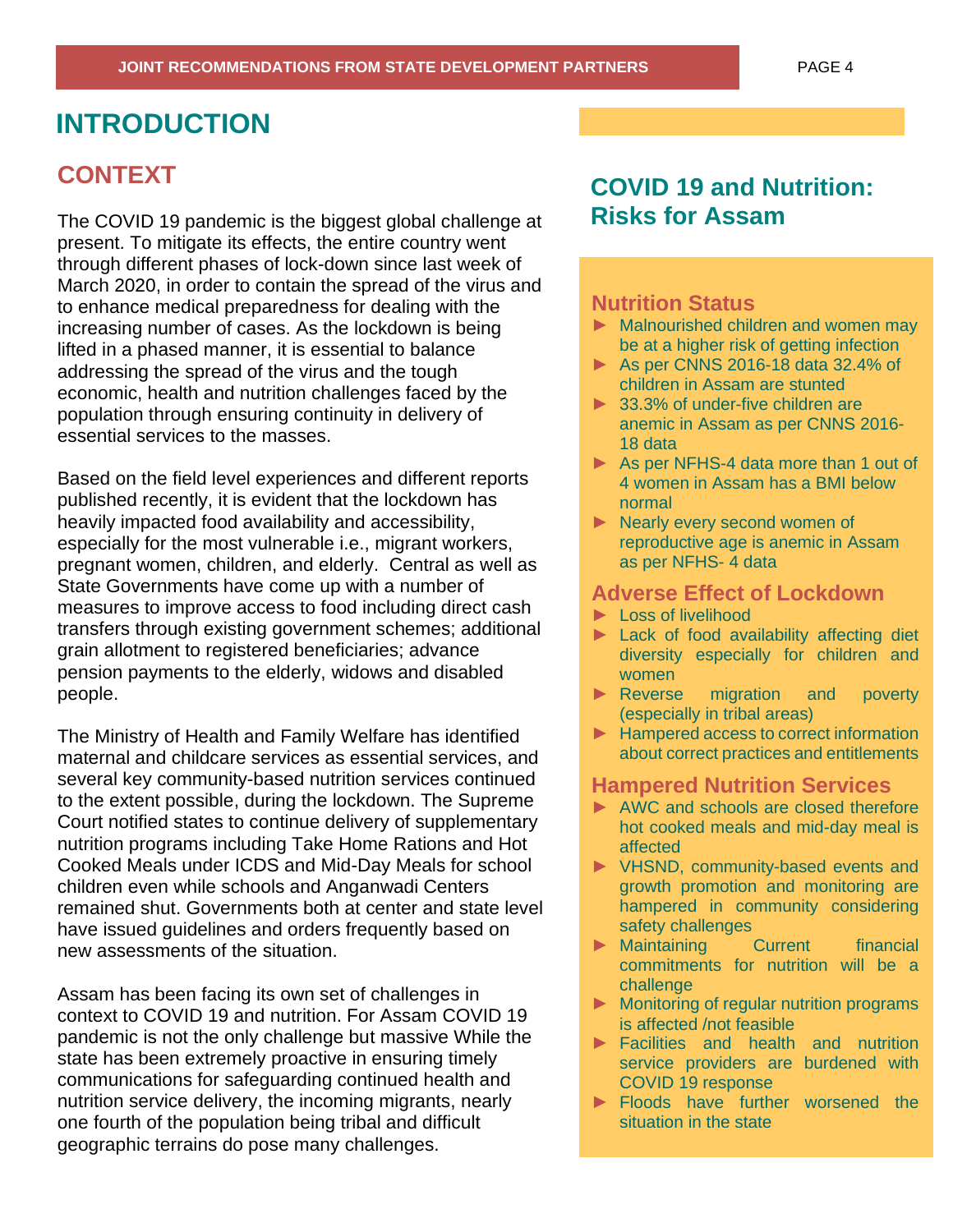#### **JOINT RECOMMENDATIONS FROM STATE DEVELOPMENT PARTNERS** PAGE 5

The current priority for Assam is effective implementation of various guidelines for continued service delivery at the last mile. Development partners (49) in Assam came together for a Coverage, Continuity, Intensity and Quality (C<sup>2</sup>IQ) on August 26<sup>th</sup>, 2020 to take a stock of the situation and discuss about challenges in the service delivery with an intention to support strengthening the same at field level. This document outlines key priorities identified and joint recommendations from the development partners involved in nutrition in Assam to strengthen the delivery of nutrition benefits and services. Its development was facilitated by WeCan, Alive & Thrive, CFNS, and UNICEF with support from state and national partners under the C2IQ platforms.

### <span id="page-4-0"></span>**OBJECTIVES OF THIS DOCUMENT**

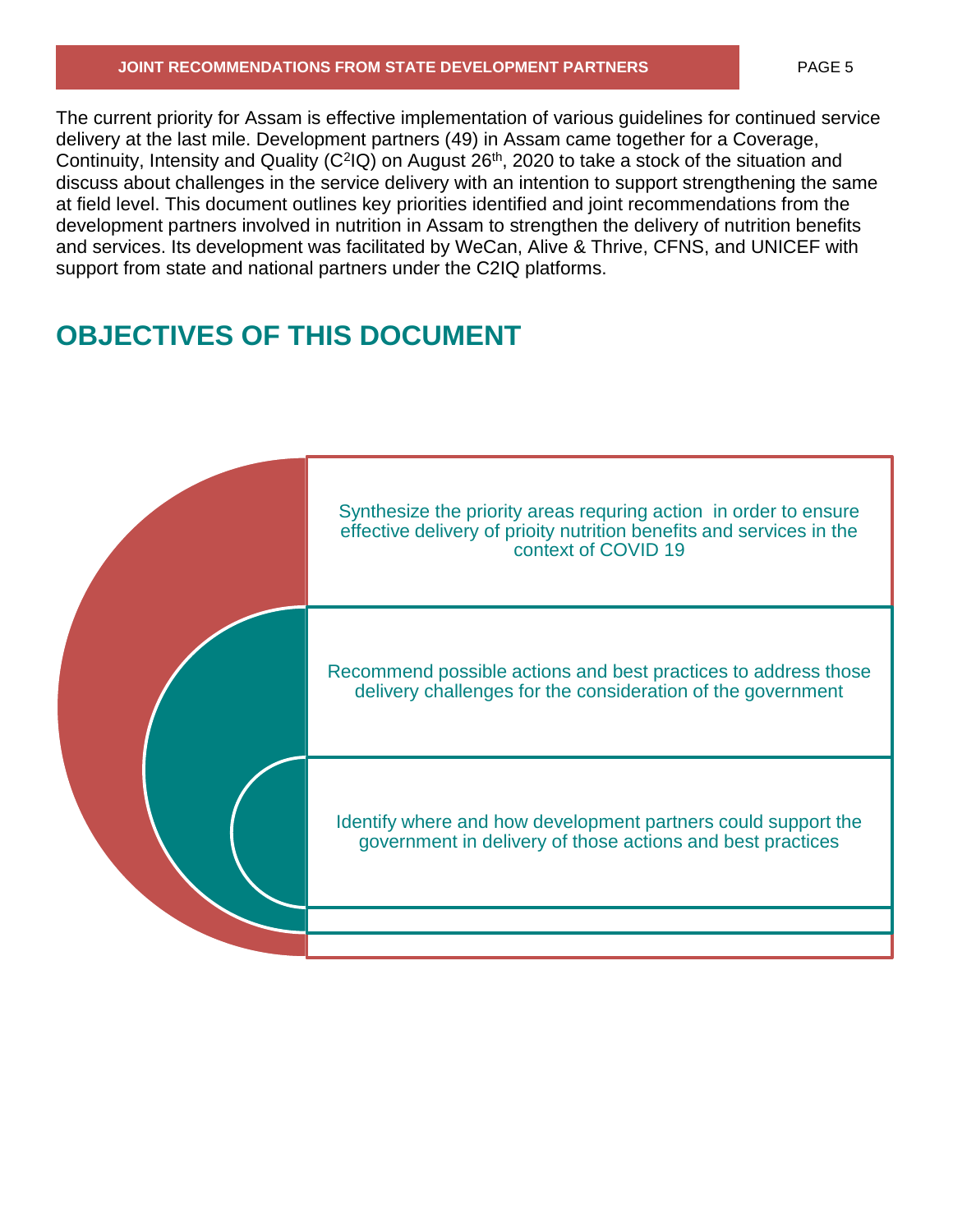<span id="page-5-0"></span>

| $\equiv$ | Web C <sup>2</sup> IQ <sup>*</sup> meeting<br>with state level<br>partners<br>*. Coverage,<br><b>Continuity,</b><br><b>Intensity and</b><br><b>Quality</b> | A web meeting was conducted with 49 state-<br>level partners on August 26, 2020 with the<br>following objectives:<br>Identify nutrition services most hampered in<br>the state due to COVID 19 pandemic<br>Identifying priority nutrition interventions<br>which Assam Government should focus on<br>in current times<br>$\triangleright$ To have a common understanding among<br>state partners about nutrition issues and<br>guidelines during the COVID 19 outbreak<br>$\blacktriangleright$ To identify priority nutrition intervention<br>during COVID 19 outbreak in the state<br>To develop a common understanding on<br>possible actions by partners and scope for<br>collaboration |
|----------|------------------------------------------------------------------------------------------------------------------------------------------------------------|---------------------------------------------------------------------------------------------------------------------------------------------------------------------------------------------------------------------------------------------------------------------------------------------------------------------------------------------------------------------------------------------------------------------------------------------------------------------------------------------------------------------------------------------------------------------------------------------------------------------------------------------------------------------------------------------|
|          | <b>Development of key</b><br><b>recommendations</b>                                                                                                        | Based on the survey findings, deliberations<br>$\blacktriangleright$<br>during the C2IQ meeting a recommendation<br>report was drafted by WeCan and A&T team<br>which was revised by CFNS & UNICEF.<br>The revised recommendation document was<br>shared with all participating partners for their<br>feedback and inputs.<br>Feedbacks were incorporated ad final report<br>shared with government counterpart.                                                                                                                                                                                                                                                                            |

### <span id="page-5-1"></span>**IDENTIFIED KEY PRIORITY ACTION AREAS**

Based on the on spot online polls survey conducted with the partners and insights from the data evidence presented by IFPRI following have been enlist as the most hampered services in Assam due to COVID 19 and key suggested priority action areas for Assam.

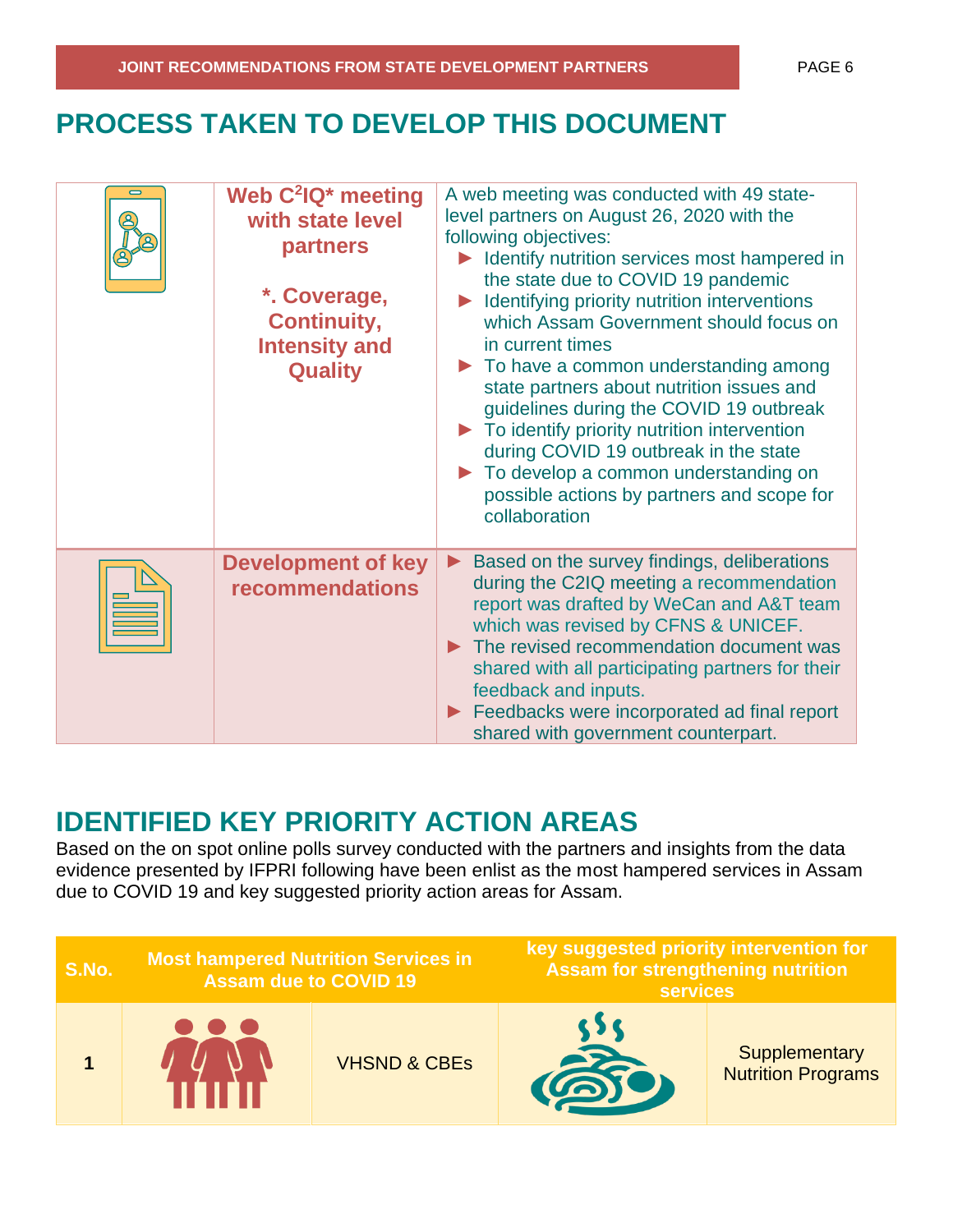#### **JOINT RECOMMENDATIONS FROM STATE DEVELOPMENT PARTNERS** PAGE 7

| $\mathbf{2}$ | Home Visits By<br><b>FLW</b>            | Home Visits By FLW                                                   |
|--------------|-----------------------------------------|----------------------------------------------------------------------|
| $\mathbf{3}$ | <b>Growth Monitoring</b><br>& Promotion | <b>Screening and</b><br><b>Management of</b><br><b>SAM &amp; MAM</b> |

Based on the deliberations done during Assam online C2IQ meeting, partners identified following areas of action for the state:

| Identifying areas of capacity<br>building                                                                                                        | Training FLW on growth<br>monitoring   | Strengthen supportive<br>supervision                    |
|--------------------------------------------------------------------------------------------------------------------------------------------------|----------------------------------------|---------------------------------------------------------|
| <b>Strengthening counselling</b><br>services for pregnant women<br>and mothers of children 0-2<br>years                                          | <b>SBCC for IFA</b><br>supplementation | Rolling out the CMAM<br>strategy in the state           |
| Sharing good practices with<br>partners for scaling up by<br>other partners Community<br>surveillance to families with<br>children 0 to 5 months |                                        | Focus on convergence for<br>food and nutrition services |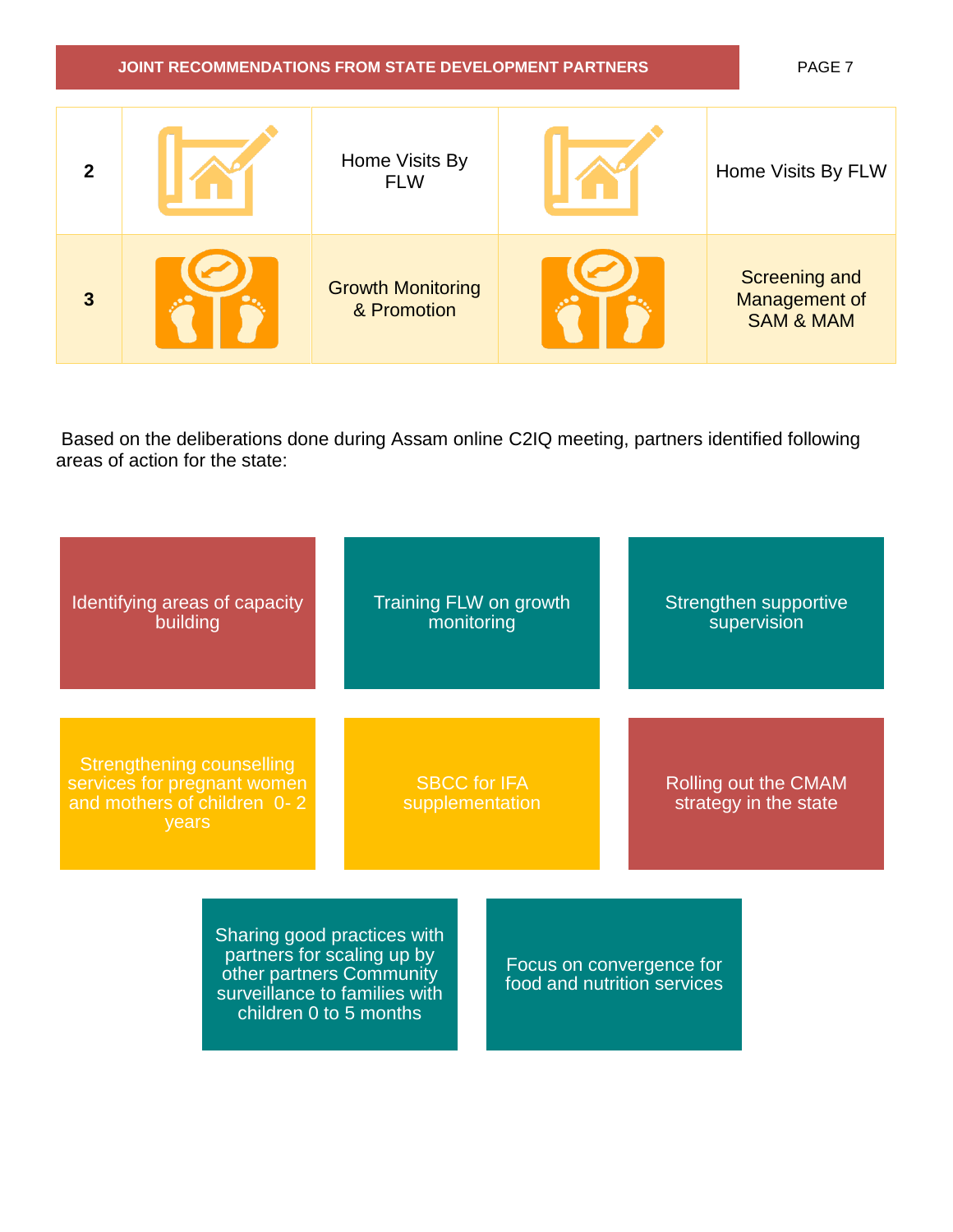### <span id="page-7-1"></span><span id="page-7-0"></span>**Suggested Actions DEPARTMENT OF SOCIAL WELFARE DEPARTMENT**

| <b>Issues</b>                                                       | <b>Thematic Area</b>                        | <b>Actions for consideration by government</b>                                                                                                                                                                                                                                                                                                                                                                                                        | <b>Proposed partner</b><br><b>support</b>                                                                                               |
|---------------------------------------------------------------------|---------------------------------------------|-------------------------------------------------------------------------------------------------------------------------------------------------------------------------------------------------------------------------------------------------------------------------------------------------------------------------------------------------------------------------------------------------------------------------------------------------------|-----------------------------------------------------------------------------------------------------------------------------------------|
| <b>MIYCN</b> in the<br>context of<br><b>COVID</b>                   | Counselling                                 | Joint training on MIYCN in the context of<br>▶<br>COVID 19 including Micronutrients (MN),<br>breastfeeding (BF), complementary<br>feeding (CF), diet diversity, safe cooking<br>indoors and gender issues for ASHA and<br>AWW using digital platforms for<br>counselling during home visits in red,<br>and green districts<br>Developing and providing digital job aids<br>$\blacktriangleright$<br>to FLW for providing gender sensitive<br>messages | Development and<br>$\blacktriangleright$<br>delivery of training<br>modules<br>Development of<br>digital job aids                       |
| Use of mobile<br>technology<br>for nutrition<br>outreach            | Counselling                                 | Use of mobile technology for nutrition<br>$\blacktriangleright$<br>outreach, especially in red districts, i.e.,<br>development of guidance, monitoring<br>approach, training                                                                                                                                                                                                                                                                          | Developing and<br>supporting<br>implementation of<br>use of mobile<br>technology for<br>outreach                                        |
| <b>Strategy &amp;</b><br>format to<br>restart<br>services           | Counselling,<br><b>VHSND, CBE</b>           | Developing SoP for provision of home<br>$\blacktriangleright$<br>visits for nutrition, VHSND and CBE<br>services while ensuring social distancing<br>norms for orange and green zones                                                                                                                                                                                                                                                                 | Input into<br>$\blacktriangleright$<br>development of SoP                                                                               |
| Monitoring of<br>service<br>delivery                                | THR, MIYCN,<br><b>MN</b><br>supplementation | Monitoring awareness and distribution of<br>$\blacktriangleright$<br>benefits and services at the beneficiary<br>level about their entitlements through<br>development partners                                                                                                                                                                                                                                                                       | Regular survey at the<br>$\blacktriangleright$<br>beneficiary level<br>using standard<br>checklist                                      |
| Knowledge of<br><b>FLW across</b><br>Red, and<br><b>Green zones</b> | Counselling,<br>SAM, ANC,<br><b>VHSND</b>   | Clarity of role by providing simple digital<br>$\blacktriangleright$<br>job aids for FLW<br>Supplemental training on nutrition in the<br>context of COVID 19                                                                                                                                                                                                                                                                                          | Development and<br>$\blacktriangleright$<br>delivery of training on<br>COVID 19, using<br>digital delivery<br>method where<br>warranted |

#### <span id="page-7-2"></span>**DEPARTMENT OF FOOD, CIVIL SUPPLIES & CONSUMER AFFAIRS**

| <b>Issues</b>                                     | <b>Thematic Area</b>                     | <b>Actions for consideration by government</b>                                                                                                                                                         | <b>Proposed partner</b>                                                                                                                      |
|---------------------------------------------------|------------------------------------------|--------------------------------------------------------------------------------------------------------------------------------------------------------------------------------------------------------|----------------------------------------------------------------------------------------------------------------------------------------------|
|                                                   |                                          |                                                                                                                                                                                                        | <b>support</b>                                                                                                                               |
| Insufficient<br>linking<br>between PDS<br>and THR | <b>THR &amp; Food</b><br><b>Security</b> | Developing policies for providing raw<br>rations for THR in collaboration with the<br>PDS.<br>Understanding gaps in supply chain of<br>PDS and developing SoP to resolve the<br><i>identified gaps</i> | Conducting a<br>meeting with<br>Development<br>partners to deliberate<br>on innovative ideas<br>of linking PDS with<br>THR<br>Developing SoP |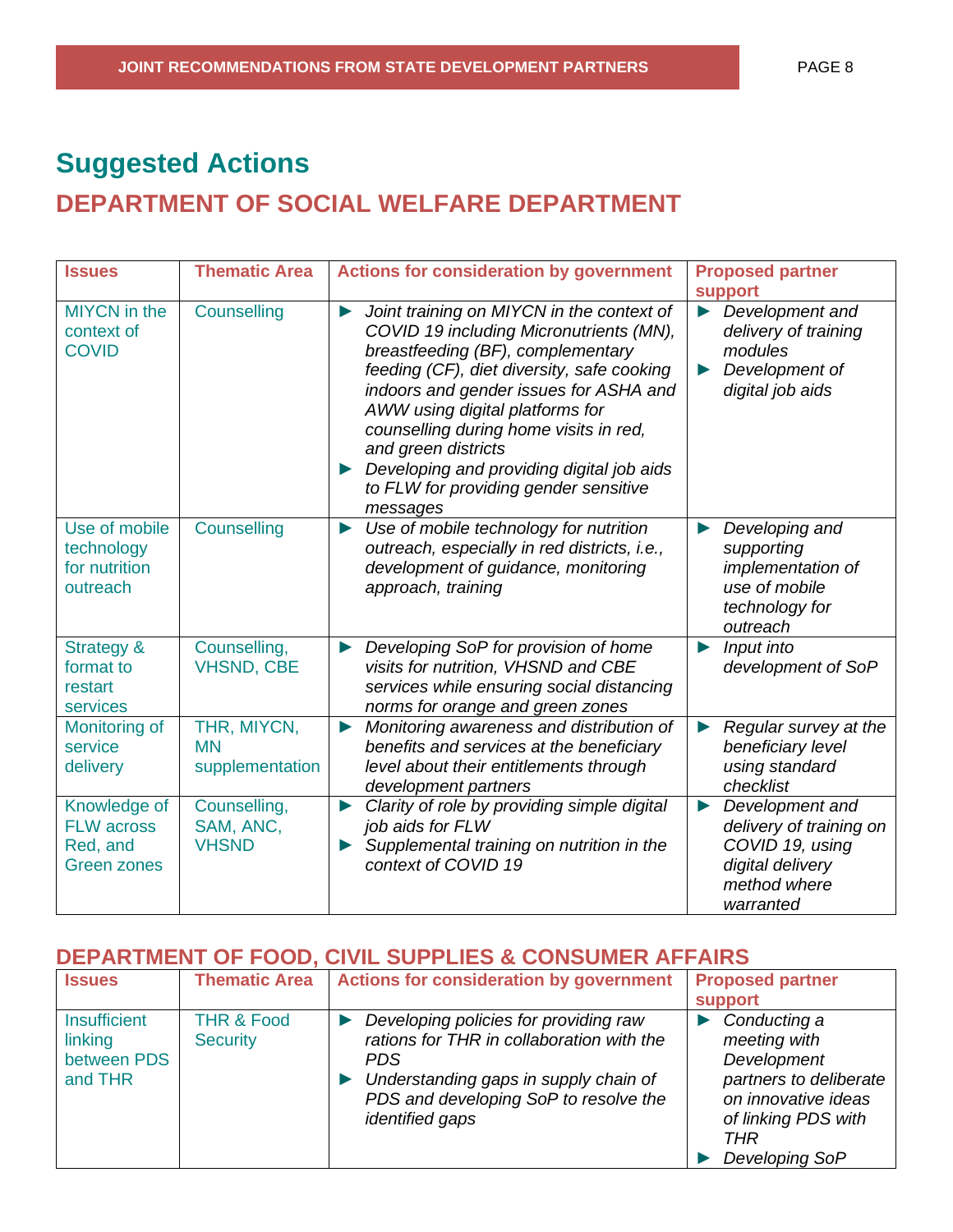### **DEPARTMENT OF HEALTH AND FAMILY WELFARE**

| <b>Issues</b>                                                                                                                               | <b>Thematic Area</b>                          | <b>Actions for consideration by</b><br>government                                                                                                                                                                                                                                                                                       | <b>Proposed partner support</b>                                                                                                                                                                                                                                                                                                                                                                                                         |
|---------------------------------------------------------------------------------------------------------------------------------------------|-----------------------------------------------|-----------------------------------------------------------------------------------------------------------------------------------------------------------------------------------------------------------------------------------------------------------------------------------------------------------------------------------------|-----------------------------------------------------------------------------------------------------------------------------------------------------------------------------------------------------------------------------------------------------------------------------------------------------------------------------------------------------------------------------------------------------------------------------------------|
| <b>Eligibility or</b><br>access to<br>benefit by key<br>vulnerable<br>populations<br>(e.g. migrants,<br>slums, and<br>tribal<br>population) | <b>MN</b><br>supplementation                  | $\triangleright$ Communication and IEC<br><b>Ensuring effective</b><br>$\circ$<br>communication of all these<br>guidelines in simplified<br>manner to concerned<br>Frontline Workers (FLWs)                                                                                                                                             | IFA and Calcium<br>$\blacktriangleright$<br>Support in developing<br>$\circ$<br>guidelines<br>Estimating additional IFA<br>$\circ$<br>and Ca requirement for<br>unaccounted targeted<br>beneficiaries<br>Developing supply chain<br>$\circ$<br>SoP for supply chain of<br>IFA and Calcium to the<br>unaccounted beneficiaries<br>Communication and IEC<br>Development and proper<br>dissemination of effective IEC<br>materials for FLW |
| <b>Beneficiaries</b><br>not aware of<br>current<br>entitlements                                                                             | <b>MN</b><br>supplementation,<br><b>MIYCN</b> | Having posters on sub centres<br>and AWC about current<br>entitlements<br>Awareness campaign on<br>$\blacktriangleright$<br>current entitlements using<br>mass media and social media<br>IFA: Designing posters,<br>awareness generation content<br>and material for mass media<br>and social media (for pre-<br>school and school age) | Designing poster content<br>▶<br>Printing posters and<br>▶<br>developing a distribution plan<br>Monitoring the impact of<br>awareness campaign using<br>standard checklist                                                                                                                                                                                                                                                              |
| <b>Demand</b><br>generation for<br>benefits by<br><b>FLW</b>                                                                                | <b>MN</b><br>supplementation,<br><b>MIYCN</b> | Awareness campaign to<br>$\blacktriangleright$<br>educating beneficiaries about<br>the importance of MN<br>Developing simple digital job<br>aids material for FLW with key<br>messages on importance of<br>maternal supplementation<br>during COVID 19                                                                                  | Developing demand<br>$\blacktriangleright$<br>generation strategy and<br>monitoring effectiveness<br>Developing job aid on<br>maternal supplementation<br>during COVID 19                                                                                                                                                                                                                                                               |
| <b>Demand</b><br>generation for<br>immunization,<br>ANC, delivery<br>at facilities                                                          | Counselling,<br>SAM, ANC,<br><b>VHSND</b>     | Awareness campaign about<br>importance of availing VHSND<br>and growth monitoring services<br>on a regular basis in the green<br>and orange zones<br>Awareness campaigns for use<br>of in-facility essential RMNCH<br>services in red zones                                                                                             | Development of campaigns<br>Running state-wide drives for<br>screening of SAM & MAM<br>Supportive supervision for<br>ensuring adequate treatment<br>and follow up after discharge<br>from NRC                                                                                                                                                                                                                                           |

### <span id="page-8-0"></span>**DEPARTMENT OF RURAL DEVELOPMENT**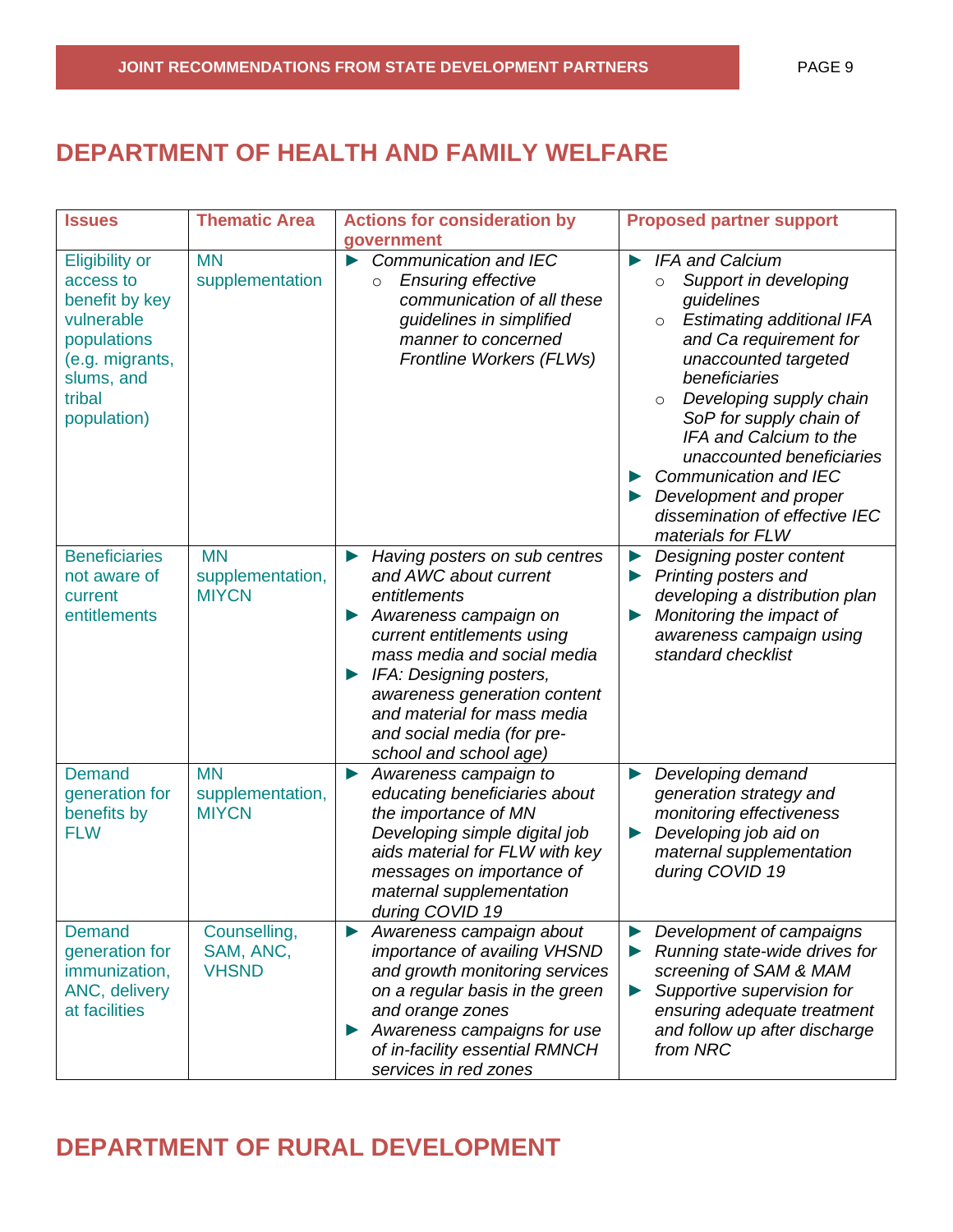| <b>Issues</b>                                                               | <b>Thematic</b><br><b>Area</b>  | <b>Actions for consideration by government</b>                                                                                                                                                                                                                                                                                                                                                                                                                                                                                                                                                                                                                                                              | <b>Proposed partner</b><br>support                                                                 |
|-----------------------------------------------------------------------------|---------------------------------|-------------------------------------------------------------------------------------------------------------------------------------------------------------------------------------------------------------------------------------------------------------------------------------------------------------------------------------------------------------------------------------------------------------------------------------------------------------------------------------------------------------------------------------------------------------------------------------------------------------------------------------------------------------------------------------------------------------|----------------------------------------------------------------------------------------------------|
| <b>Unequal PRI</b><br>involvement in<br>oversight of<br>benefit<br>delivery | <b>Social</b><br>Accountability | Orientation for empowering of PRI members<br>$\blacktriangleright$<br>on the current services and entitlements and<br>their role is resolving issues in last mile<br>delivery<br>Issuing clear guidelines from government<br>empowering PRI formally so that they can<br>monitor PDS, THR, MDM and nutrition-<br>specific service delivery, provide support and<br>provide actionable suggestions<br>▶ Providing clear directions from Panchayat &<br>Rural Development Department so that the<br>PRI administrative committees on post until<br>elections can take place can work without<br>any hostility or opposition from Panchayat<br>Secretary/others and their recommendations<br>hold formal value | <b>Finalizing PRI</b><br>module and<br>digitalizing it<br>Delivery of<br>sensitization<br>sessions |

### <span id="page-9-0"></span>**DEPARTMENT OF TRIBAL AFFAIRS**

| <b>Issues</b>                                                                                                 | <b>Thematic</b><br><b>Area</b>               | <b>Actions for consideration by government</b>                                                                                                                                                                                                                                                                                                                                                           | <b>Proposed partner</b><br>support                                                                                                                                                                                                             |
|---------------------------------------------------------------------------------------------------------------|----------------------------------------------|----------------------------------------------------------------------------------------------------------------------------------------------------------------------------------------------------------------------------------------------------------------------------------------------------------------------------------------------------------------------------------------------------------|------------------------------------------------------------------------------------------------------------------------------------------------------------------------------------------------------------------------------------------------|
| <b>Difficult</b><br>geographical<br>terrain in<br>tribal areas<br>makes<br>service<br>delivery a<br>challenge | <b>Nutrition for</b><br>tribal<br>population | Tribal youth needs to be encouraged to<br>$\blacktriangleright$<br>engage as volunteers and improve<br>service delivery to these areas.<br>SHGs need to be involved more for<br>generating awareness and improve<br>uptake of services to strengthen service<br>delivery.<br>Along with the Department of Agriculture<br>promotion of locally grown vegetables to<br>ensure food and nutrition security. | Supporting the<br>government in<br>developing<br>modules for<br>training tribal<br>youth and create<br>awareness among<br>community and<br>campaigns to<br>increase<br>awareness and<br>help in<br>implementing<br>suggested action<br>points. |

#### <span id="page-9-1"></span>**NEXT STEPS**

*► Based on the recommendations, government counterparts need to identify the priority areas of work they want to take up and the kind of support they will need from nutrition partners.*